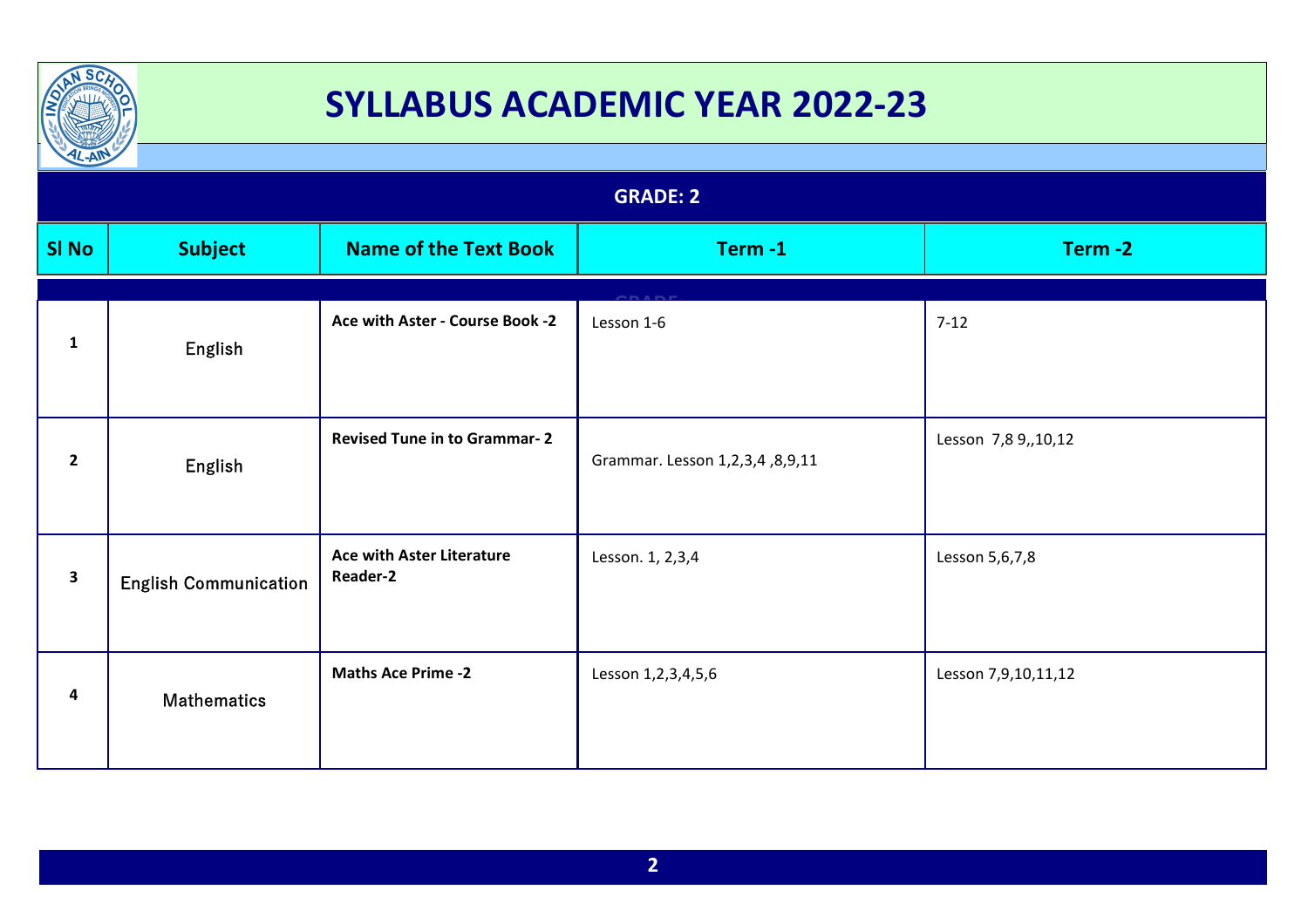

| $L-AW$                  |                             |                                                                                    | <b>GRADE: 2</b>                       |                                                        |  |
|-------------------------|-----------------------------|------------------------------------------------------------------------------------|---------------------------------------|--------------------------------------------------------|--|
|                         |                             |                                                                                    |                                       |                                                        |  |
| <b>SI No</b>            | <b>Subject</b>              | <b>Name of the Text Book</b>                                                       | Term-1                                | Term-2                                                 |  |
|                         |                             |                                                                                    |                                       |                                                        |  |
| 5                       | <b>EVS</b>                  | <b>Expanded Universal Science -2</b>                                               | Lessons: 1 - 5                        | Lessons: 6,8,10,11,13,14                               |  |
| 6                       | <b>General Knowledge</b>    | <b>New General Knowledge Book -2</b>                                               | Chapters: 1 - 18                      | Chapters: 19 - 37                                      |  |
| $\overline{\mathbf{z}}$ | <b>General Arabic (MOE)</b> | العربية تجمعنا                                                                     | Book-1- Lessons:1,2,3,7,8,10          | Book-2 - Lessons: 1,2,3,4,6 Book-3 Lessons:<br>1, 2, 5 |  |
| 8                       | <b>UAE Social Studies</b>   | <b>Our UAE . Our World:</b><br><b>Understanding Our Past Present</b><br>and Future | Volume-1L-1 to L-10Volume-2L-1 to L-5 | Volume2L-6 to L-10Volume-3L-1 to L-10                  |  |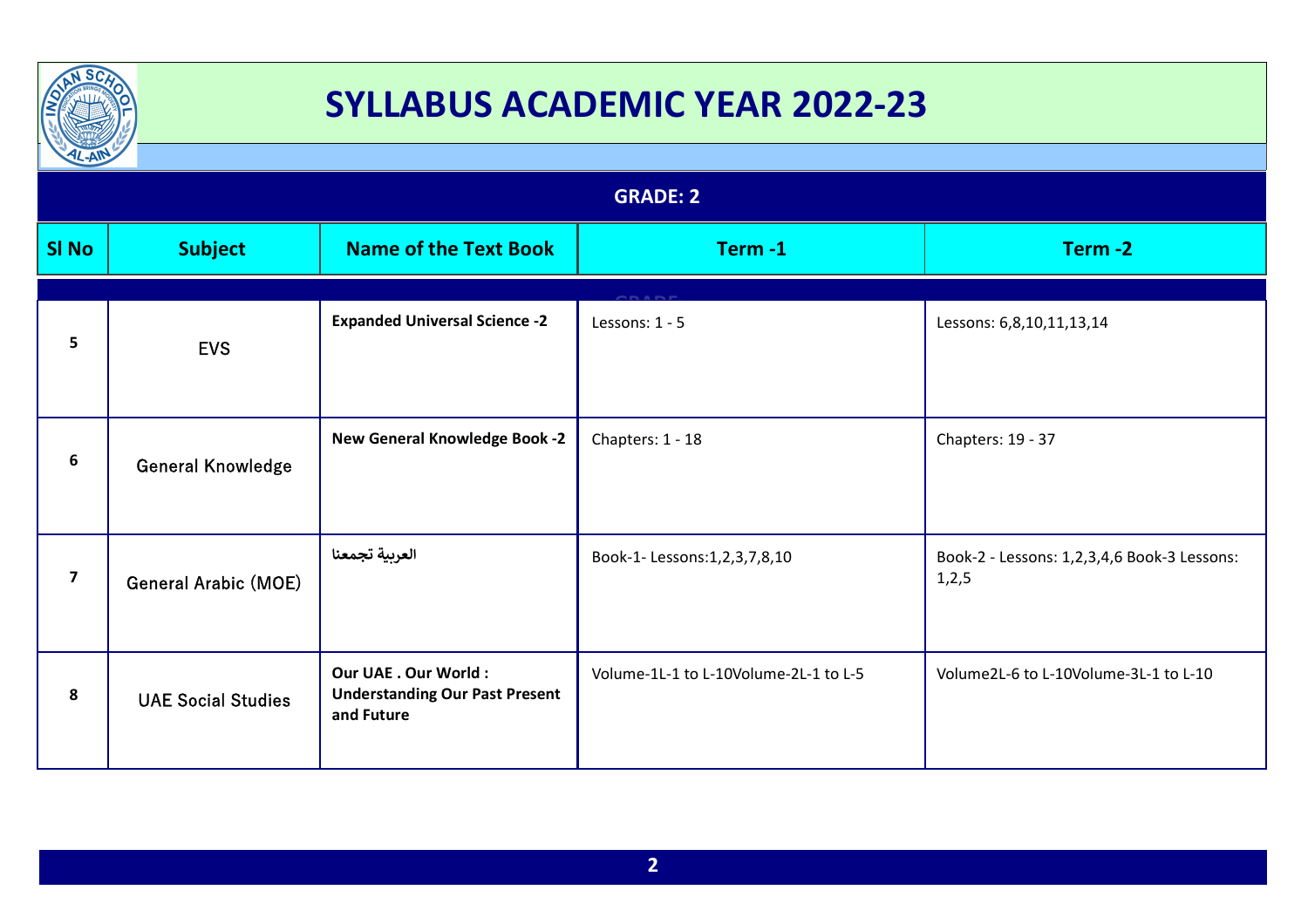

| $\frac{1}{2}$   |                        |                                                   |                                                                                   |                                                                                     |
|-----------------|------------------------|---------------------------------------------------|-----------------------------------------------------------------------------------|-------------------------------------------------------------------------------------|
| <b>GRADE: 2</b> |                        |                                                   |                                                                                   |                                                                                     |
| <b>SI No</b>    | <b>Subject</b>         | <b>Name of the Text Book</b>                      | Term-1                                                                            | Term-2                                                                              |
| 9               | <b>Moral Education</b> | <b>Moral Education (Ministry of</b><br>Education) | Unit-1 and Unit -2                                                                | Unit -3 , Unit - 4, Unit - 5, Unit - 6                                              |
| 10              | <b>Islamic Studies</b> | <b>Islamic Education -2</b>                       | Unit:1 Lesson: 3Lesson: 4Unit<br>:2Lesson: 1Lesson: 4Lesson: 5 Unit:<br>3Lesson 1 | Unit: 4Lesson: 1Lesson: 3Lesson 5<br>Unit: 5 Lesson: 3Lesson: 6Unit: 6<br>Lesson: 1 |
| 11              | <b>Islamic Studies</b> | Qura`n                                            | Surat Al-Qadr, Surat Al- kafiroon , Surat Al-<br>Shams                            | Surah Al-Takathur, Surah Al-Adiayat, Surat Al<br>kousarSura Al Maun                 |
| 12              | Hindi                  | <b>Muskaan Swar Lekhan</b>                        | Pages: 2-29                                                                       | Pages: 30-64                                                                        |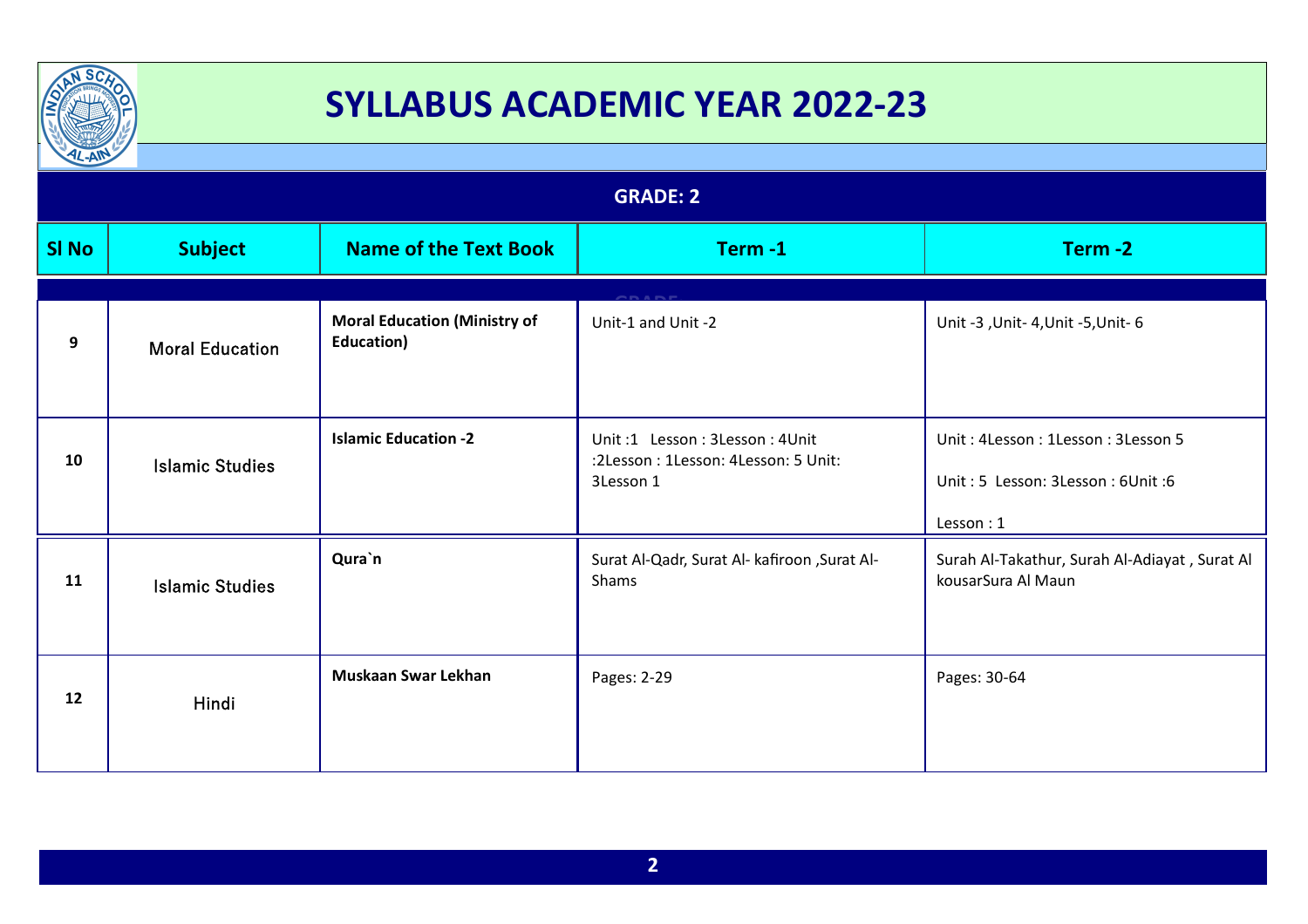

| $12 - A$        |                               |                              |                                                                   |                                                       |
|-----------------|-------------------------------|------------------------------|-------------------------------------------------------------------|-------------------------------------------------------|
| <b>GRADE: 2</b> |                               |                              |                                                                   |                                                       |
| <b>SI No</b>    | <b>Subject</b>                | <b>Name of the Text Book</b> | Term-1                                                            | Term-2                                                |
|                 |                               |                              |                                                                   |                                                       |
| 13              | Hindi                         | Gunjan Hindi Pathmaala-1     | A to ri, page nu 10-39                                            | E to aha Numbers-40-70,77                             |
| 14              | Malayalam                     | Priya Malayalam -1           | Alphabets, swarachinnangal, chillaksharangal                      | Vyanjanaksharangal, kootaksharangal                   |
| 15              | Art & Craft                   | My Book of Art and Craft -2  | Lesson-<br>1, 2, 3, 4, 5, 6, 7, 8, 10, 12, 14, 15, 17, 18, 19, 20 | Lesson-<br>21,22,23,24,25,26,27,29,30,31,33,34,35,36, |
| 16              | <b>Information Technology</b> | <b>Click Code Connect -2</b> | Chapters: 1,2,4                                                   | Chapters: 3,5,8                                       |